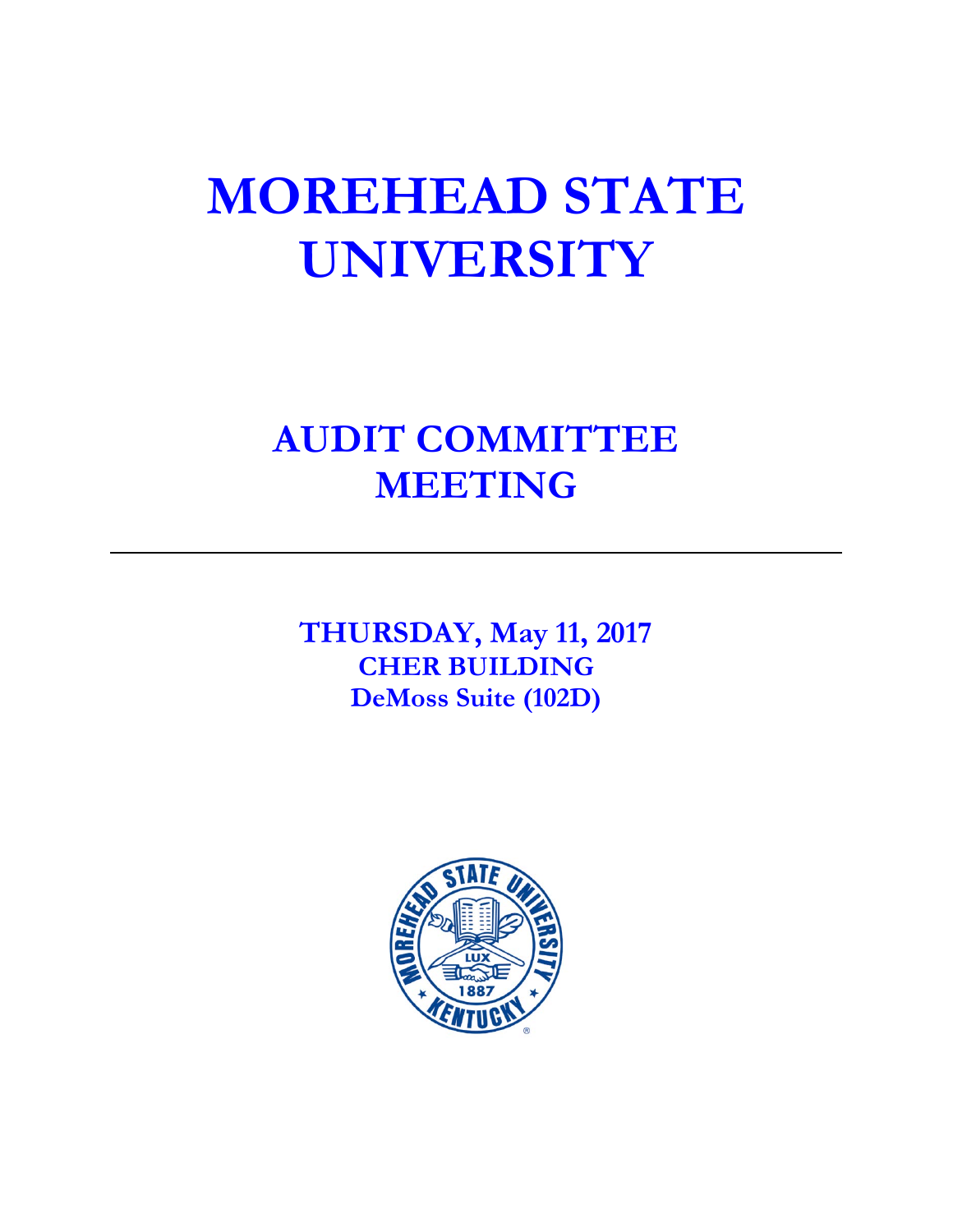# **MOREHEAD STATE UNIVERSITY**

# **BOARD OF REGENTS AUDIT COMMITTEE**

# **May 11, 2017 8:00 a.m.**

# **AGENDA**

- I. CALL TO ORDER
- II. ROLL CALL
- III. APPROVE MINUTES OF NOVEMBER 11, 2016 MEETING
- IV. RECOMMENDATIONS AND REPORTS
	- A. Approve Appointment of Auditing Firm
	- B. Approve Minimum Scope of the Annual Audit for the Year Ending June 30, 2017
	- C. Report on Status of Internal Audits
- V. OTHER BUSINESS
- VI. ADJOURNMENT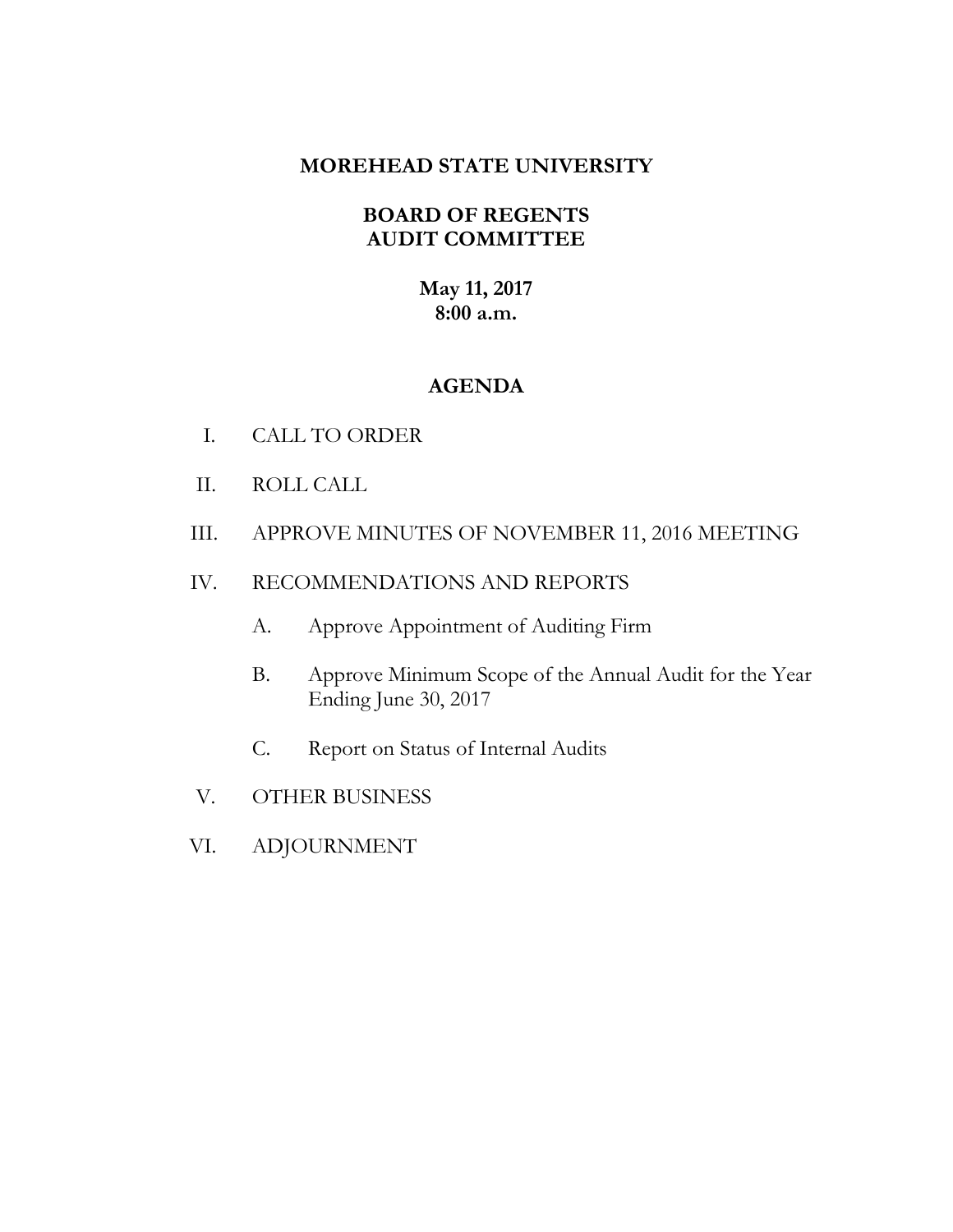#### **BOARD OF REGENTS AUDIT COMMITTEE MEETING Friday, November 11, 2016**

The Audit Committee met at 8 a.m. on Friday, November 11, 2016, in the DeMoss Suite of the Center for Health, Education and Research in Morehead, Kentucky. Mr. Wayne Martin, Chair of the Audit Committee, presided.

The following Committee members were present:

Mr. Wayne Martin, Audit Committee Chair & Board Vice Chair Mr. Paul Goodpaster Mr. Eric Howard

Ms. Kathy Walker was unable to attend.

In addition, Regents Dr. Royal Berglee, Dr. Shannon Harr, Mr. Adam Abbott, Mr. Patrick Price and Mr. Craig Preece were also present. Administrative staff members present included: Dr. Wayne D. Andrews, President; Ms. Beth Patrick, Chief Financial Officer and Vice President for Administration; Ms. Kelli Owen, Director of Accounting and Financial Services; Mr. Jeremy Withrow, Assistant Director of Accounting and Reporting; and Mr. Joe Hunsucker, Internal Auditor.

Mr. Goodpaster moved to approve the minutes of the March 18, 2016 meeting as distributed. Mr. Howard seconded the motion. The motion carried unanimously.

RECOMMENDATION: That the Audit Committee accept the audit report for the fiscal year ended June 30, 2016 as presented by Dean Dorton Allen Ford, PLLC.

*(Additional background information attached to these minutes.)*

KRS 164A.570 requires that an annual audit be conducted for all universities in the state system. The audit is to be conducted by an independent public accounting firm. At its meeting on March 18, 2016, the Board of Regents approved the recommendation of the Audit Committee to appoint the accounting firm of Dean Dorton Allen Ford, PLLC to conduct the audit for the 2015-16 fiscal year. On June 10, 2016, the Board approved the Audit Committee's recommendation for the minimum scope of the audit work to be performed.

Ms. Chrissy Fiscus from Dean Dorton Allen Ford reported on the University's audited financial statements. The audit report was issued with an unqualified opinion on the financial statements. She stated that the audit included a review of the estimates of the allowance for uncollectible accounts receivable, useful lives of capital assets, fair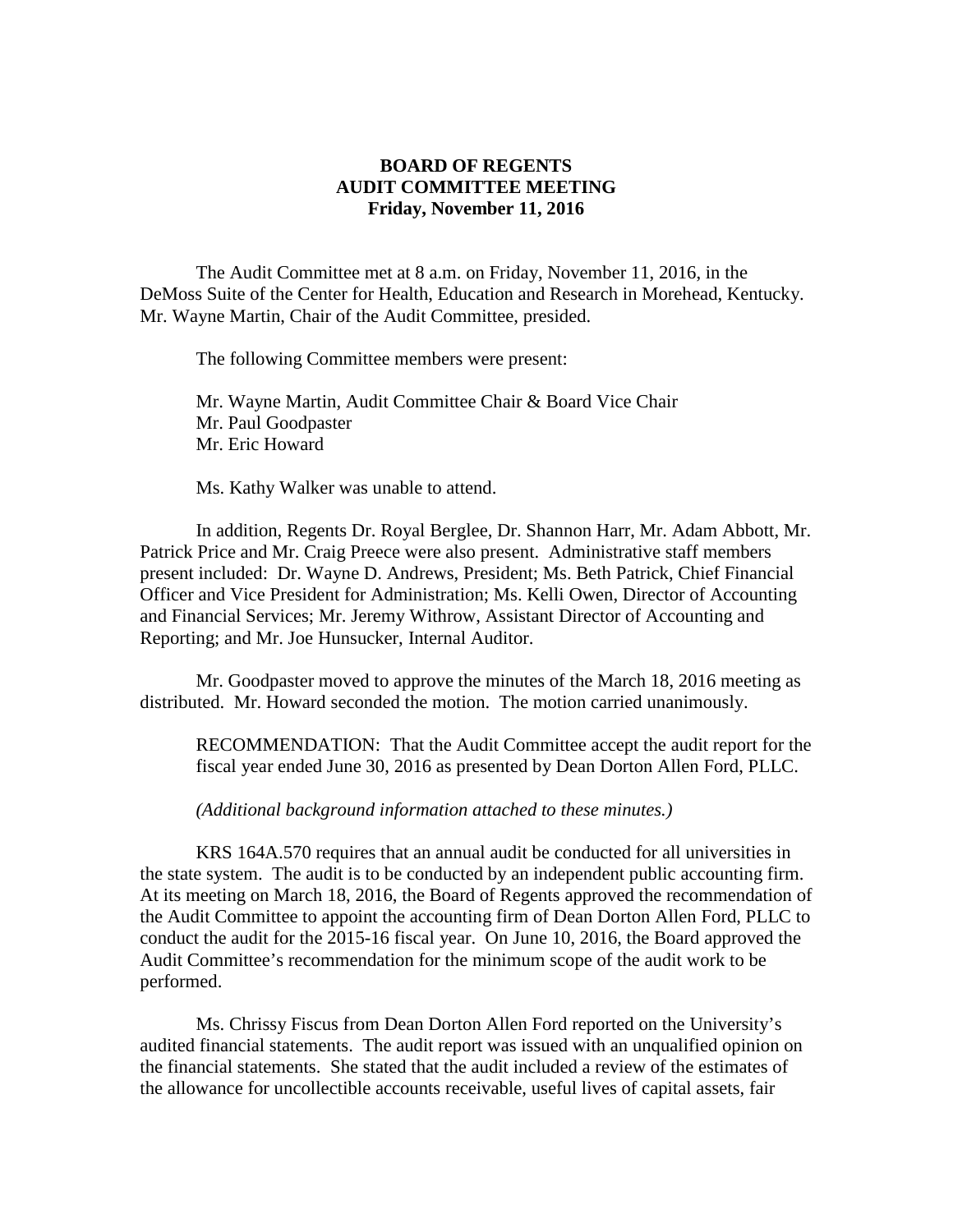value of investments, accrued employee expenses (such as vacation), and pension liability, and had no issues with these estimates. A decline in net position is largely due to investments in capital assets (construction projects) and an increase in the pension liability.

MOTION: Mr. Howard moved that the Committee approve the recommendation. The motion was seconded by Mr. Goodpaster.

VOTE: The motion carried unanimously.

Mr. Hunsucker, Director of Internal Audits, reported on current, completed and planned projects. *(See complete Internal Auditor's Report attached.)*

#### **COMPLETED AUDITS**

#### **NCAA Student Assistance Fund**

Mr. Hunsucker said that based on his review, the Office of Athletics' internal controls are adequate and in compliance with applicable NCAA policies.

#### **Police Department Evidence Room**

Mr. Hunsucker found no exceptions during his review process of the Police Department's controls over evidence and property.

#### **President Andrews' Expenses**

Mr. Hunsucker's review included all reimbursements totaling \$3,281.73 made to Dr. Andrews for the period July 1, 2015 through June 30, 2016. He said no exceptions were noted during the review, stating that Dr. Andrews' travel expenditures were incurred while he was on official University business, and were in compliance with all applicable policies in the Morehead State University Travel Regulations Manual.

#### **Purchasing Card Audits**

Mr. Hunsucker performed audits on purchasing cards for two colleges and provided feedback to the respective deans.

#### **Cash Counts**

Mr. Hunsucker reported that he conducted several cash counts, including at the University's cashiers, the University Store, and at the Kentucky Folk Art Center.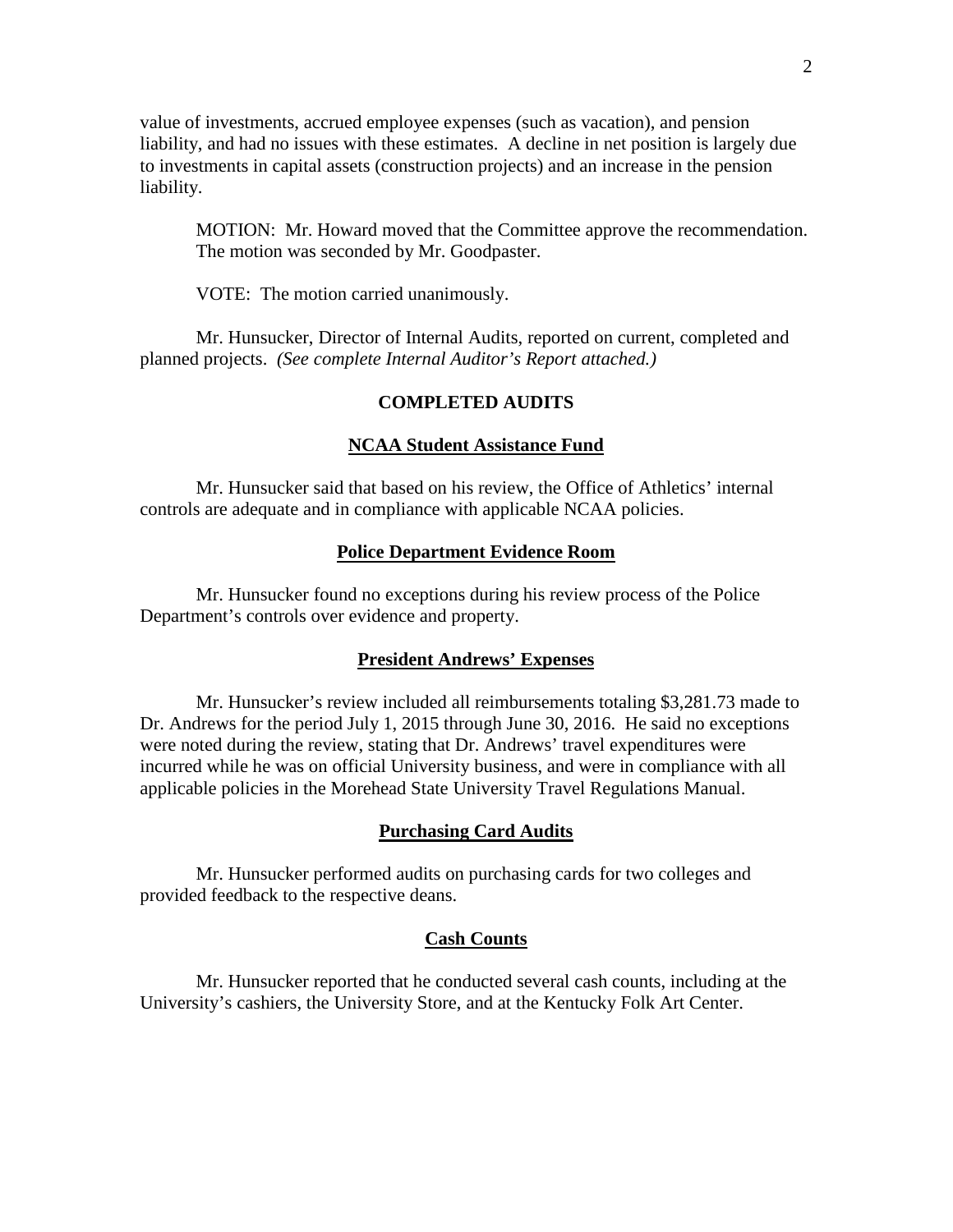#### **PLANNED PROJECTS**

Mr. Hunsucker noted that audits will be performed at selected University departments to determine compliance with applicable laws, rules, regulations and University policies. The audits will focus primarily on the areas of purchasing cards and travel expenditures, as well as the travel purchasing cards.

In addition, Mr. Hunsucker stated that he had provided assistance to Dean Dorton Allen Ford in several areas as well as to various internal units. Further, he provided a list of the professional development activities in which he had been involved during the past six months.

There being no further business to conduct, Mr. Goodpaster moved that the meeting adjourn at 9:00 a.m. Mr. Howard seconded the motion. The motion carried unanimously.

Respectfully submitted,

Sharand. Reynolde

Sharon S. Reynolds, Secretary Board of Regents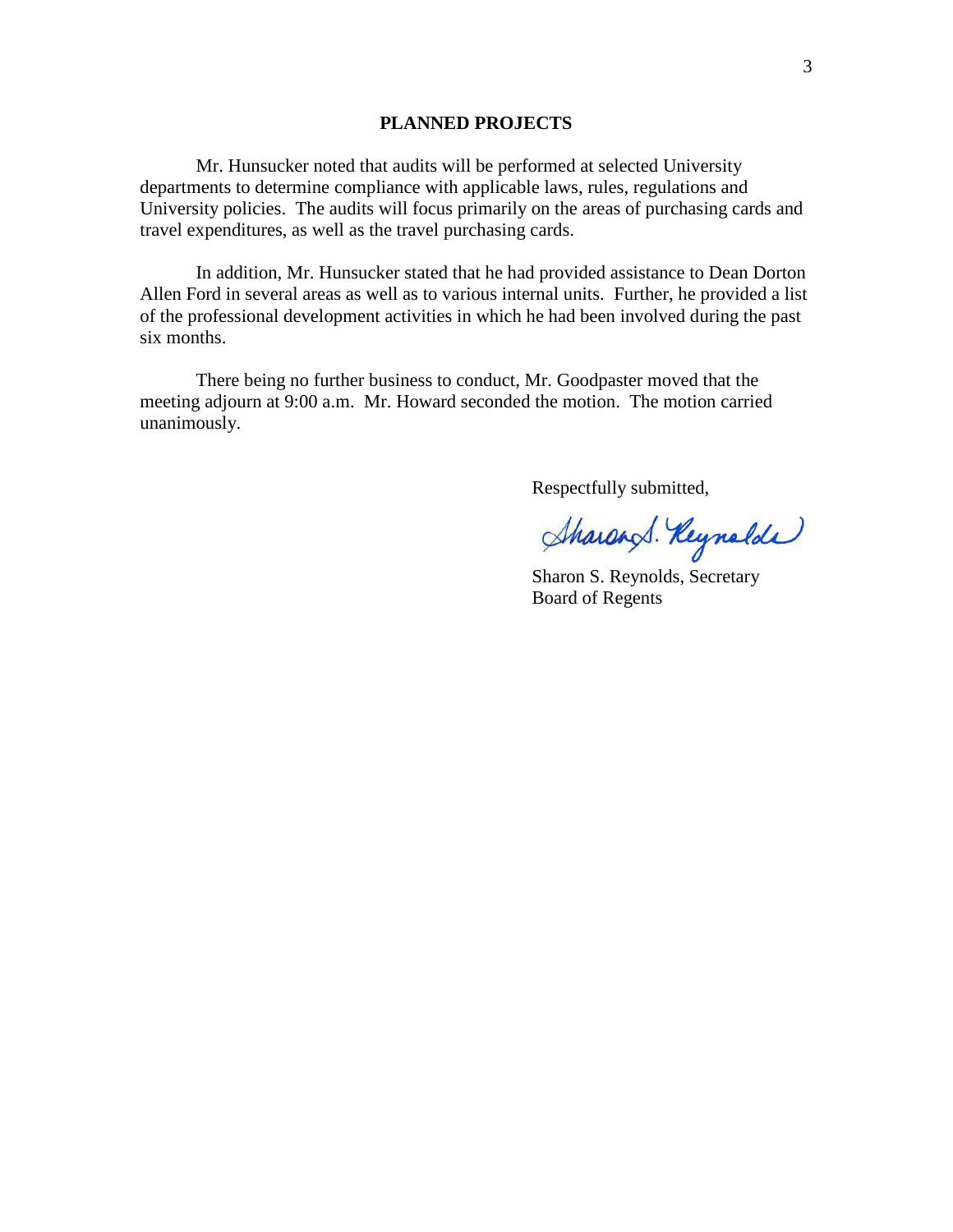#### **Recommendation:**

That the Audit Committee approve the extension of the auditing services contract with Dean Dorton Allen Ford, PLLC in Lexington to conduct the required annual audits for Morehead State University for the fiscal year that will end on June 30, 2017.

#### **Background:**

KRS 164A.570 requires an annual audit to be conducted for all universities in the state system. The bylaws of the Board of Regents provide that the Audit Committee review, evaluate, and recommend to the full Board, an accounting firm to conduct the University's required annual audits. State statutes specify that the auditing firm must be selected through a request for proposal process, and that a personal services contract be issued to engage the firm.

On January 11, 2016, the University issued a request for proposals from qualified public accounting firms to perform the auditing services. As a result of that process, the Audit Committee recommended and the Board approved the appointment of Dean Dorton Allen Ford, PLLC to conduct the annual audits. The contract with the firm was for the fiscal year that ended on June 30, 2016 with the option to extend the contract for four additional one year periods. The audit fee adjustments for the extension periods will be based on the consumer price index.

The services rendered by Dean Dorton Allen Ford, PLLC for the 2015-2016 fiscal year were satisfactory and in compliance with the terms of the contract. The fee for the 2016-2017 fiscal year will not exceed \$87,320.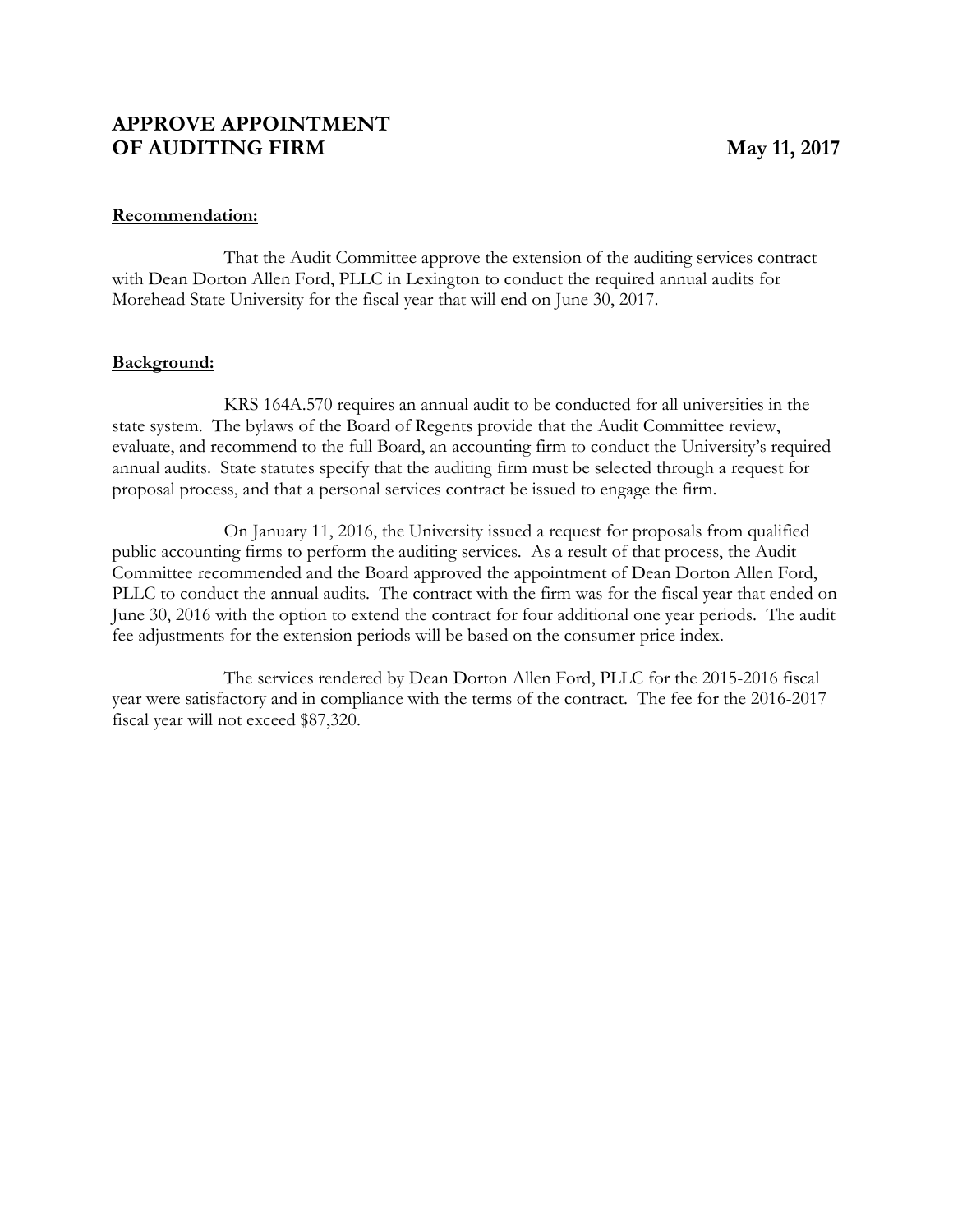#### **Recommendation:**

That the Audit Committee approve the minimum scope of the University's audit for the year ending June 30, 2017.

#### **Background:**

The University is required to have an annual audit conducted of its financial activities. The bylaws of the Board of Regents specify that the Audit Committee review, evaluate, advise and recommend to the full Board the minimum scope of the annual audit.

The Director of Accounting and Financial Services and the Director of Internal Audits have outlined the scope of the audit that will comply with all local, state, and federal audit requirements. A summary of the audit scope is attached.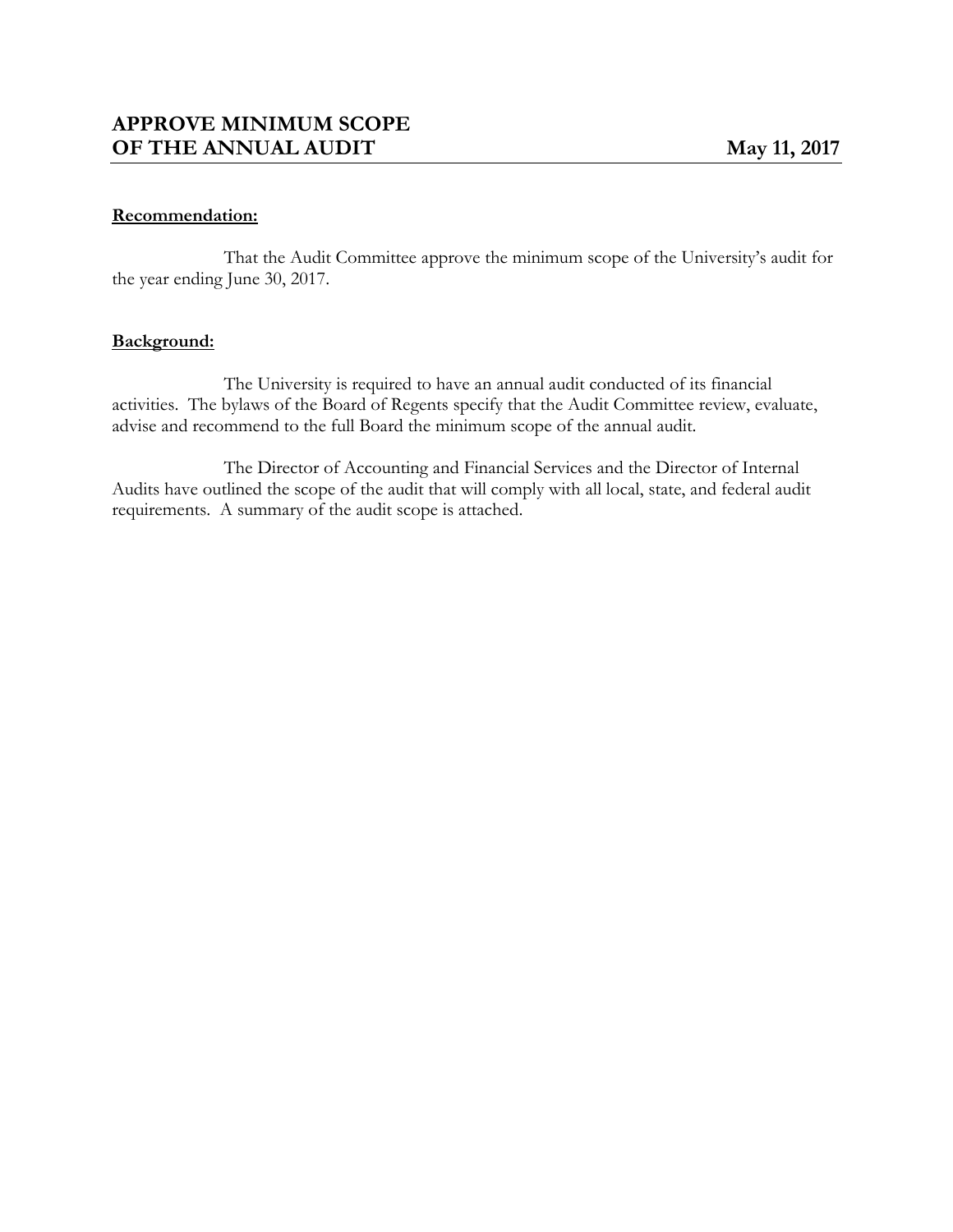# **MOREHEAD STATE UNIVERSITY MINIMUM SCOPE OF THE ANNUAL AUDIT FOR THE YEAR ENDING JUNE 30, 2017 May 11, 2017**

**This document outlines the minimum scope of the annual audit of Morehead State University (MSU), and any applicable related entities, to be conducted by the University's auditors (the Firm) for the year ending June 30, 2017. Additional audit requirements and procedures may be added as situations warrant.**

#### **Internal Controls**

The audit will include a review and evaluation of the existing internal control structure. The evaluation will provide a basis for reliance thereon in determining the nature, timing and extent of selective audit tests to be applied to recorded transactions and data for certain periods of the year.

#### **General Purpose Financial Statements**

The Firm will perform an audit of and issue its independent auditor's report on the financial statements of MSU as of June 30, 2017 and the results of its operations for the fiscal year then ended. The audit will be performed in accordance with auditing standards generally accepted in the United States of America; and the standards applicable to financial audits contained in *Government Auditing Standards* (GAGAS), issued by the United States General Accounting Office. The audit should include a determination as to whether Morehead State University's federal expenditures have met the Single Audit threshold established by the Single Audit Act and the provisions in Title 2 U.S. Code of Federal Regulations (CFR) Part 200, Uniform Administrative Requirements, Cost Principles, and Audit Requirements for Federal Awards (Uniform Guidance), and the performance of a single audit in accordance with these standards, if required. The report will also include an independent auditor's report on supplemental information covering those supplemental schedules suggested to be reported on by the AICPA Audit Guide *Audits of Colleges and Universities*.

#### **Federal Awards Programs**

The audit will include a Schedule of Expenditures of Federal Awards, which will be subjected to the auditing procedures applied in the audit of the financial statements. An opinion will be rendered on whether the Schedule is presented fairly in all material respects in relation to the financial statements taken as a whole.

The audit will report on the internal controls over financial reporting and on compliance with laws, regulations, and provisions of contracts or grant agreements, non-compliance with which could have a direct and material effect on the determination of financial statement amounts in accordance with *Government Auditing Standards.* A report will also be issued on compliance with requirements applicable to each major program and internal control over compliance with requirements of laws, regulations, and the provisions of contracts or grant agreements that could have a direct and material effect on each major program in accordance with the Single Audit Act and the provisions in Title 2 U.S. Code of Federal Regulations (CFR) Part 200, Uniform Administrative Requirements, Cost Principles, and Audit Requirements for Federal Awards (Uniform Guidance)*.*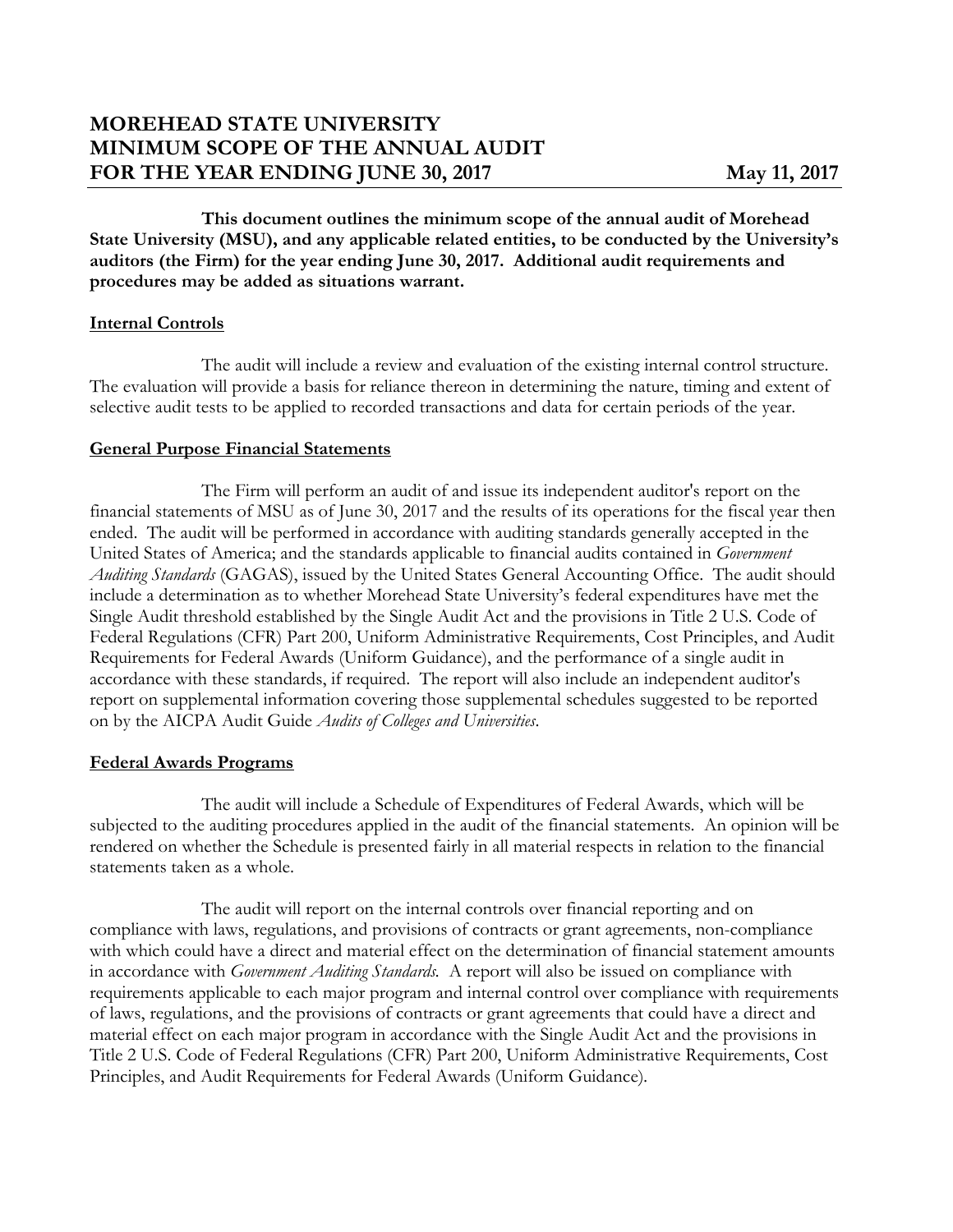#### **Kentucky Lease Law Compliance Audit**

The Firm will issue a separate report on compliance with the Kentucky Lease Law. This report should include documentation of testing procedures performed, sample selection methods, and summary of the auditor's result in accordance with KRS 56.800 through 56.823, and KRS 48.111.

#### **Intercollegiate Athletics Department**

The Firm will perform certain agreed-upon procedures and issue a separate report covering the limited examination of the Intercollegiate Athletics Department and its related booster organization, for the year ending June 30, 2017. These procedures will be performed in accordance with the latest version of the *NCAA Financial Audit Guidelines*.

#### **Corporation for Public Broadcasting (CPB)**

The Firm will issue its independent auditor's report on the financial statements of WMKY-FM for the year ending June 30, 2017. The audit will be performed in accordance with auditing standards generally accepted in the United States of America and the *Public Telecommunications Audit Guide and Requirements* as they relate to the CPB Annual Financial Report for the year ending June 30, 2017.

# **Compliance Report Under KRS 164A.555 to 164A.630 (House Bill 622)**

The Firm will also issue a separate letter covering its study of MSU's internal accounting controls and administrative control procedures considered relevant to the criteria established by the Commonwealth of Kentucky Finance and Administration Cabinet as set forth in the latest version of the Cabinet's *Minimum Audit Scope for Compliance*.

#### **Management Letter**

As required by generally accepted auditing standards (*Statement on Auditing Standards No. 60*), the Firm will prepare a letter of reportable conditions noted during the audit related to inherent weaknesses of controls, procedures, policies or noncompliance with governmental laws or regulations and suggest possible improvements. The Firm will comment and discuss those or other matters with the Director of Accounting and Financial Services, the Internal Auditor, the Chief Financial Officer and VP for Administration, and the President and the University Board of Regents. The Firm will also submit ideas or observations that will help achieve the University's objectives or improve efficiency in operations. As required by the Commonwealth of Kentucky Auditor of Public Accounts, all such matters conveyed to management will be documented in writing to be forwarded to the Auditor of Public Accounts.

Recommendations to management will be in the format prescribed by the Auditor of Public Accounts. The Firm will document the resolution status of prior year recommendations.

#### **Closing Package**

In accordance with the directive from the Commonwealth of Kentucky Auditor of Public Accounts, the Firm will provide a copy of the comprehensive financial statements and management letter to the Auditor of Public Accounts. In addition, a report issued under *Codification of*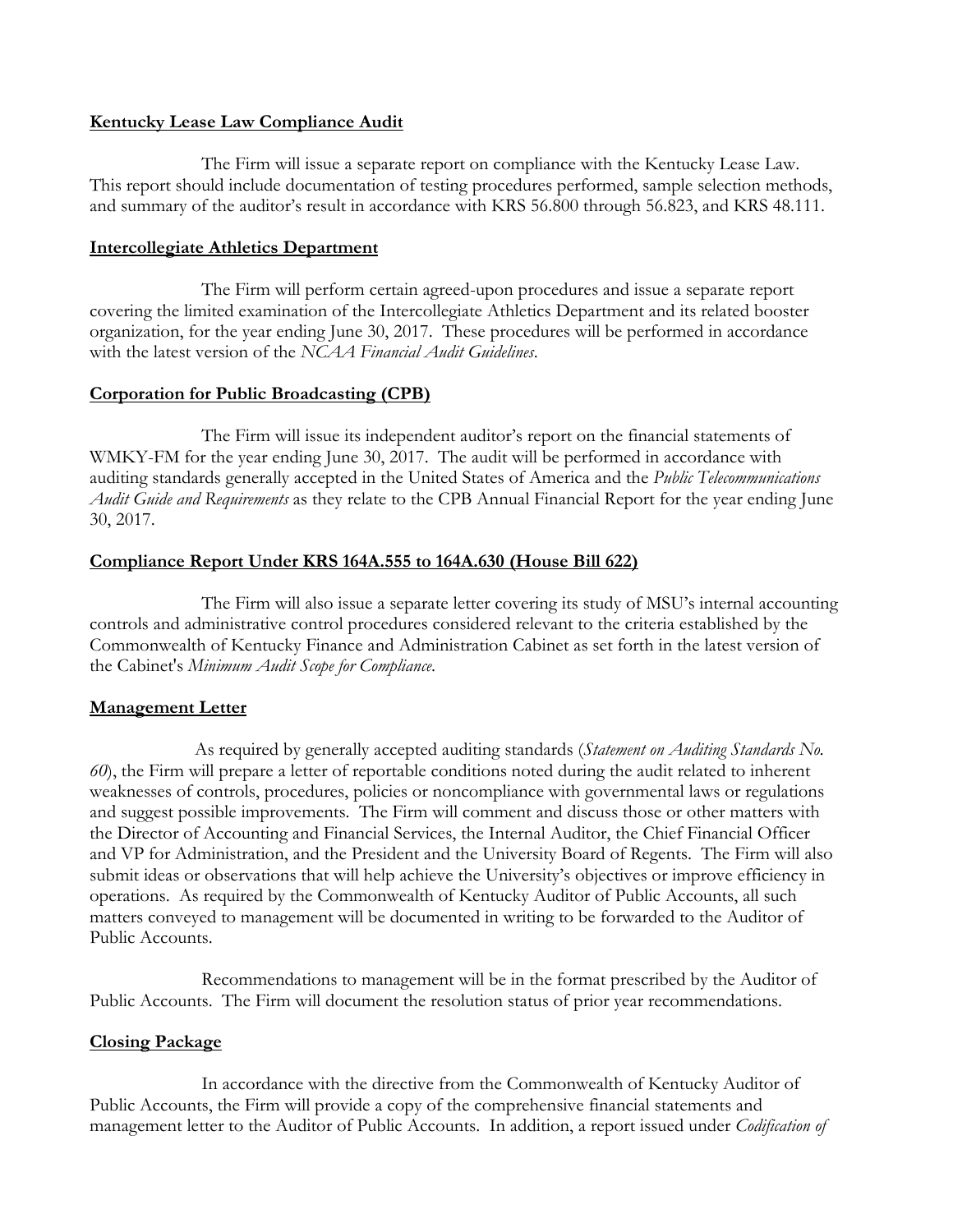*Statements on Auditing Standards* AU 623.11 through 623.17 applicable to the "closing package" furnished by the University to the Finance and Administration Cabinet will be provided to the Auditor of Public Accounts by October 6, 2017. If requested by the Auditor of Public Accounts and approved by the University, all working papers prepared by the audit team will be made available for review.

# **Audit of Subsequent Events**

In accordance with the directive from the Auditor of Public Accounts, the Firm will update the audit procedures related to events subsequent to June 30, 2017 from the last day of field work (projected for late September 2017) to December 13, 2017. The Firm will report the results of these updated procedures in a separate letter, which shall be delivered to the Auditor of Public Accounts and to the University, no later than noon on December 14, 2017.

# **Other Reports**

The Firm will issue any other letter reports as may be required by the Finance and Administration Cabinet or the Auditor of Public Accounts of the Commonwealth of Kentucky.

# **Exit Conferences**

Separate exit conferences may be required to be held with the MSU Board of Regents, the Board of Regents Audit Committee, the MSU President and other members of the administration. Also, it is expected that exit conferences will be held with major unit heads as appropriate to the areas or functions audited.

# **Timing of Reports**

- 1. The audited financial statements and management letter shall be furnished to the Auditor of Public Accounts no later than October 6. If final reports are not available as of October 6, drafts will be submitted by that date. The reports will contain the following items:
	- (a) Audited financial statements and an opinion thereon.
	- (b) A report on compliance and on internal control over financial reporting based on an audit of financial statements performed in accordance with *Government Auditing Standards*. Where applicable, this report must refer to a separate schedule of findings and questioned costs.
	- (c) A report on compliance in accordance with KRS 164A.555 through 164A.630 (House Bill 622) based on the audit of financial statements.
	- (d) The closing package forms, in accordance with *Codification of Statements on Auditing Standards*, AU 623.11 through 623.17.
	- (e) If applicable, the Firm shall also obtain and submit management's summary schedule of prior audit findings and corrective action plan for current year audit findings.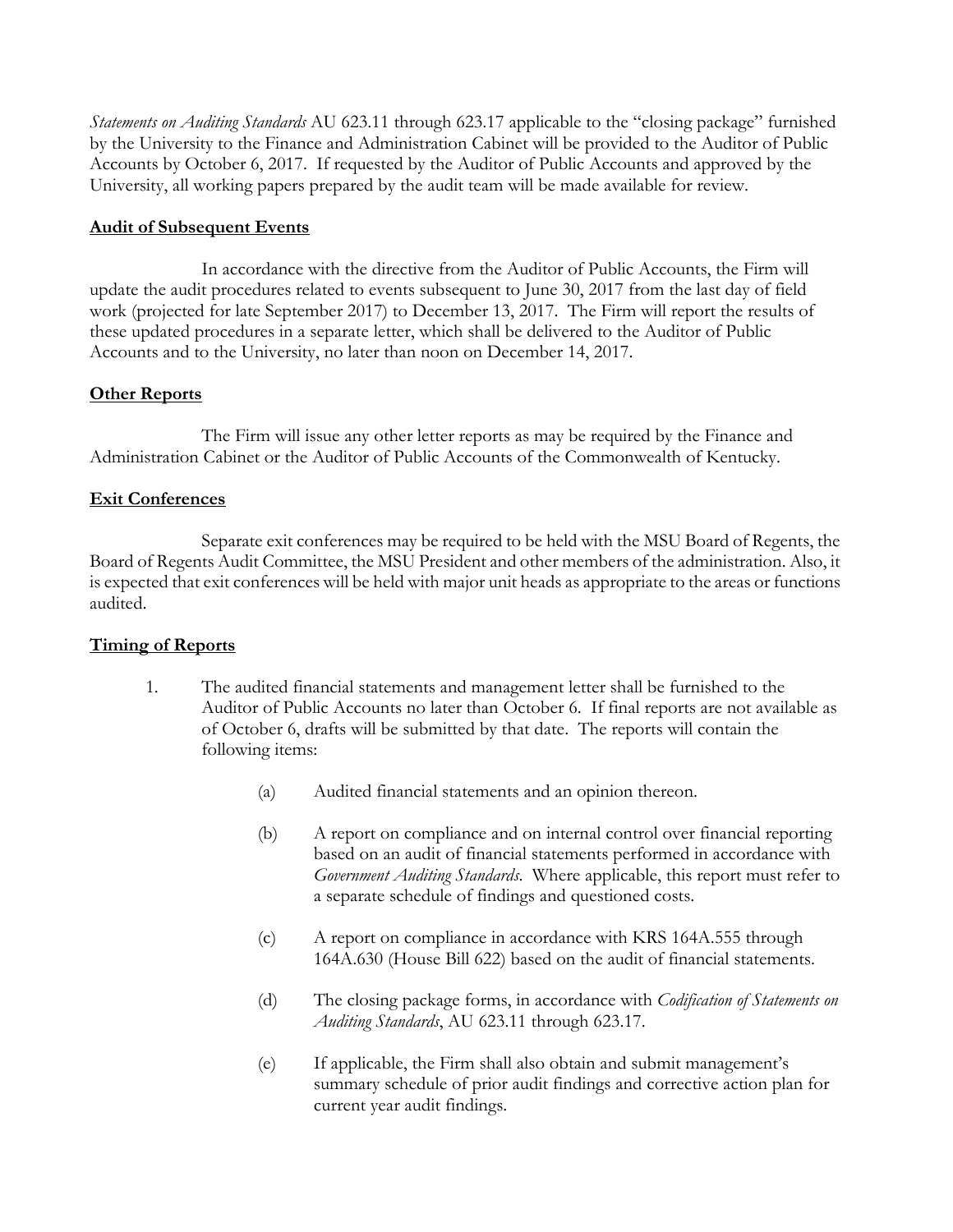- 2. The Firm will certify, on line, the CPB audit report by November 30 of each year.
- 3. The Firm will prepare the KFAC form 990 & 990-T by February 15 of each year.
- 4. The Firm will provide a representation letter by July 28 to the Auditor of Public Accounts stating that the Firm is in compliance with auditing standards generally accepted in the United States of America and the *Government Auditing Standards* concerning continuing education requirements, independence and internal quality control system and peer review requirements.
- 5. The Firm shall notify the Auditor of Public Accounts of matters which come to its attention which may have a significant impact on the Commonwealth's financial statements. The Firm shall be available to the Auditor of Public Accounts to address questions about the University's financial statements.
- 6. The Firm will prepare the University's form 990-T by February 15 of each year and provide consulting services related to unrelated business income.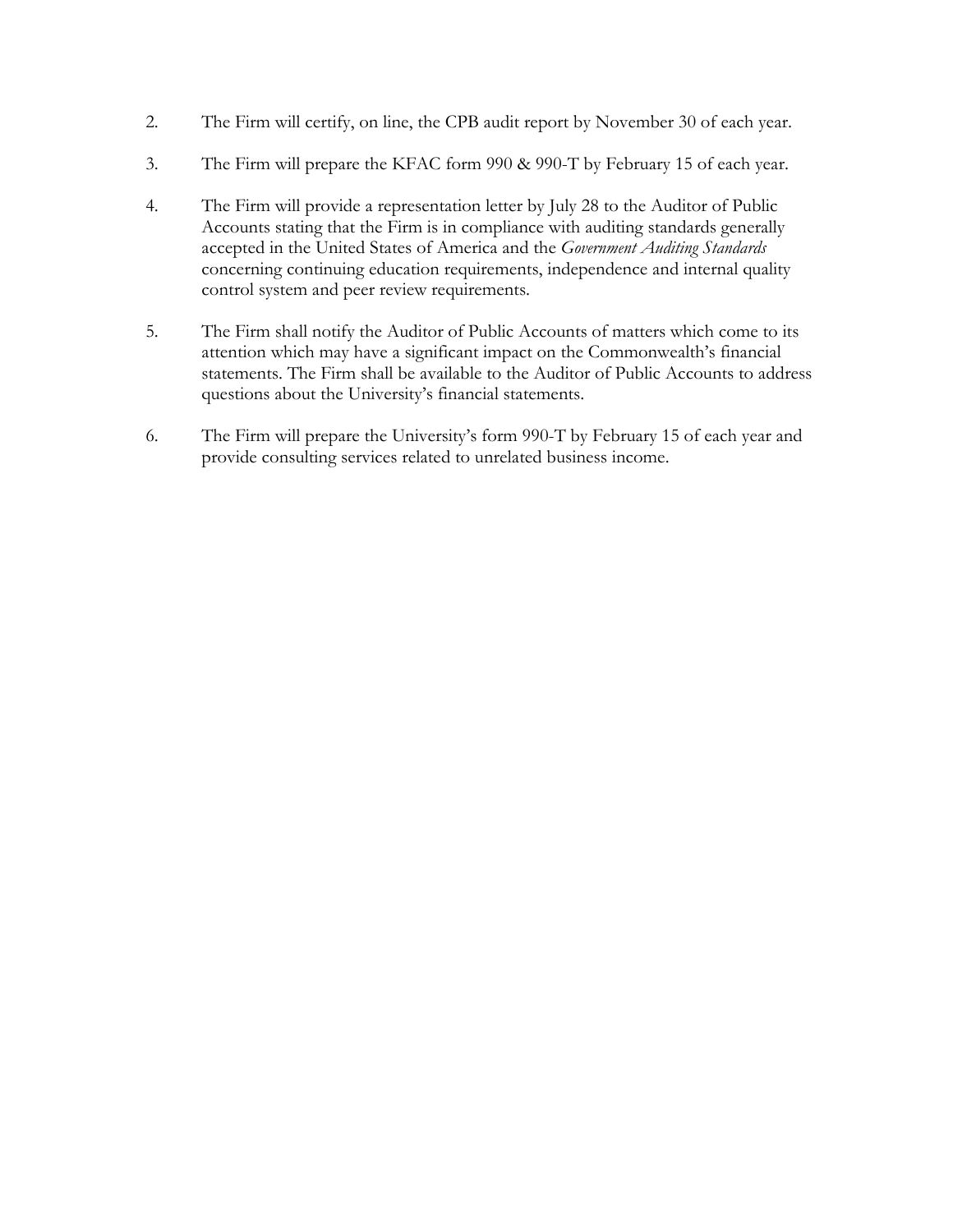# **Report to the Audit Committee May 11, 2017 Joe Hunsucker, Director of Internal Audits**

# **CURRENT/COMPLETED PROJECTS**

# **NCAA Student Assistance Fund**

As required by the Ohio Valley Commissioner's Office, as directed by the Board of Presidents of the conference's member schools, an institutional review of the NCAA Student Assistance Fund will be conducted for the fiscal year ending June 30, 2017. The University received \$85,306 from the Ohio Valley Conference which was deposited into an Agency account on September 7, 2016. Current year-to-date expenditures through April 20 were 285 transactions totaling \$35,909. 100% of the disbursements made during the period are being reviewed. The results of the audit will be reported to President Morgan, Commissioner DeBauche of the Ohio Valley Conference, Vice President Bentley and Director of Athletics Hutchinson.

# **Return of Title IV Funds**

Title IV funds (Federal Financial Aid) are awarded to a student under the assumption that the student will attend school for the entire period for which the assistance is awarded. When a student withdraws, the student may no longer be eligible for the full amount of Title IV funds that the student was originally scheduled to receive. If a recipient of Title IV grant or loan funds withdraws from a school after beginning attendance, the amount of Title IV grant or loan assistance earned by the student must be determined. If the amount disbursed to the student is greater than the amount the student earned, unearned funds must be returned to the Department of Education.

For the spring 2017 term, 77 students receiving Title IV funds withdrew and a portion of their aid was returned to the Department of Education. A random sample of 20 students has been selected for testing, the amount returned for these students will be recalculated and compared with the amount calculated by the Office of Financial Aid. A report will be issued to Vice President Patrick, Vice President Bentley, Kelli Owen, Director of the Office of Accounting & Financial Services, and Denise Trusty, Director of the Office of Financial Aid.

#### **Purchasing Card Audits**

Prior to July 2015, the University's Purchasing cards (P-cards) were each tied to one General Ledger (GL) account. In an effort to reduce the number of P-cards on campus, expand the use of these cards to other types of purchases and eliminate filing paper copies of receipts, the University began using the Visa Intellilink System at that time. This system allows the cardholder to allocate charges to the appropriate GL account (for example Supplies, Travel, or Memberships, etc.), attach digital receipts to document the transaction and for supervisors to review/approve transactions electronically.

In addition to ensuring that transactions had a legitimate business purpose and complied with applicable University purchasing guidelines, the objective of these reviews was to determine if cardholders were attaching digital images of their receipts and transactions were being allocated to the correct GL account.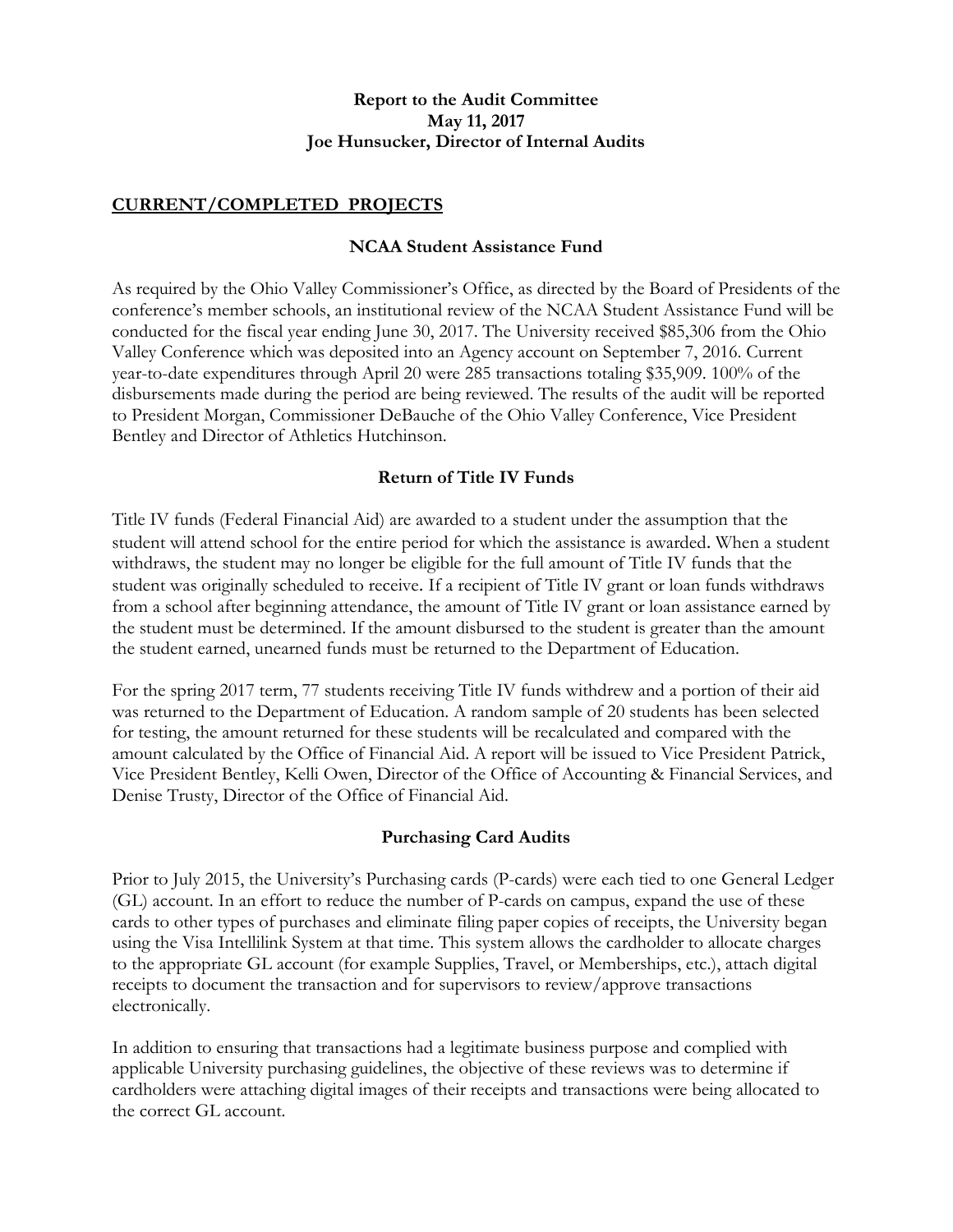Procurement (Travel Coordinator) – review of 1,265 P-card transactions and General Ledger chargebacks for the period June 28, 2016 through January 5, 2017.

Office of International Student Services – 85 transactions for the period July 1, 2015 through January 31, 2017.

Agriculture (Agriculture Sciences, Vet Tech Program, Equestrian Program, University Farm) – 533 transactions for the period August 1, 2015 through February 28, 2017.

School of Music, Theatre & Dance (Music, Choir, Theatre & Dance, Little Company, University Band, Athletic Band) – 929 transactions for the period July 1, 2015 through February 28, 2017.

Honor's Program – 63 transactions for the period July 1, 2015 through February 28, 2017.

Registrar's Office – 51 transactions for the period July 1, 2015 through February 28, 2017.

Morehead State Public Radio – 27 transactions for the period July 1, 2015 through March 31, 2017.

Kentucky Center for Traditional Music – 34 transactions for the period July 1, 2015 through March 31, 2017.

Eagle Card Office – 127 transactions for the period July 1, 2015 through March 31, 2017.

First Year Programs – 152 transactions for the period July 1, 2015 through March 31, 2017.

#### Results:

Images of receipts were not always uploaded by the cardholder in a timely manner. Each P-card has a default GL object code transactions are coded to if the cardholder doesn't perform the GL account allocation prior to Accounting & Financial Services uploading P-card transactions for the month. During the review, I noted several instances in which the account allocation was not performed by the cardholder in a timely manner resulting in some transactions defaulting to an incorrect GL account.

Except as noted above, it appears that the P-card transactions had a legitimate business purpose and complied with applicable University purchasing guidelines.

When needed, exit conferences were held with cardholders and/or other administrative personnel to discuss corrective actions needed for any deficiencies noted.

# **PLANNED PROJECTS**

# **Departmental Audits**

Audits will be performed at selected university departments to determine compliance with applicable laws, rules, regulations and university policies. The audits will focus primarily on the areas of purchasing card usage, travel expenditures and, where applicable, cash handling. Exit conferences